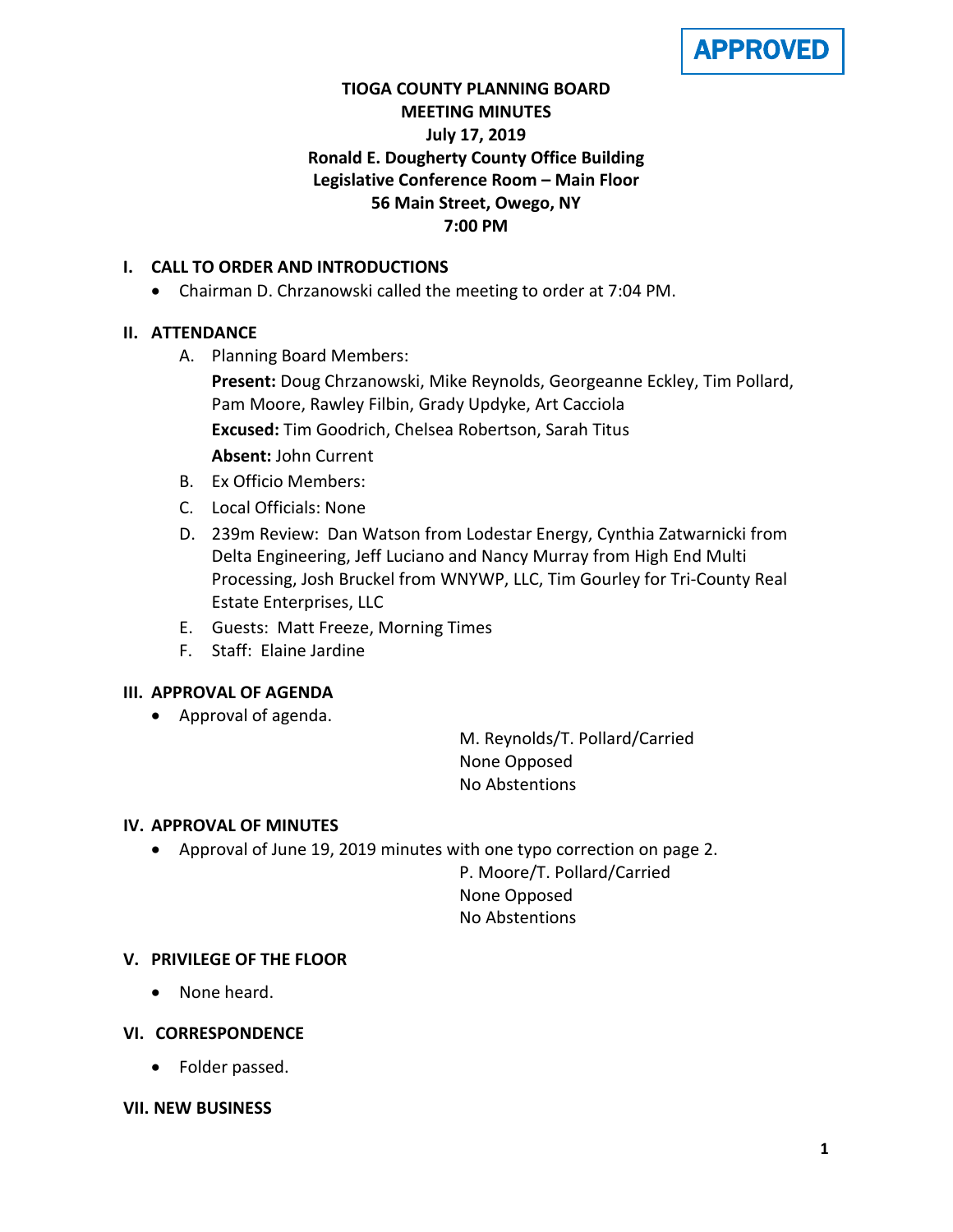

#### **A. 239 Reviews**

# **1. County Case 2019-009: Village of Waverly, Site Plan Review/Special Use Permit, Tri-County Real Estate Enterprises, LLC**

The applicant is requesting site plan review and a special use permit to construct an 18-unit multiple family residence for seniors. Each unit will be 1,560 square feet, and include one garage plus one outdoor parking space. One wall-mounted light and a ceiling-mounted porch light will exteriorly light each unit. No exterior street lighting is planned. The applicant has verified with the Waverly / Barton Fire Department that their trucks can maneuver on the full road design as drawn on the site plan. The applicant proposes one ground/monument sign proposed at the Center Street entrance. The applicant plans to connect this new residential development to the existing municipal water and sewer utilities. The applicant has already properly demolished two old single-family homes that existed on two of the three properties in preparation for this development.

As ground disturbance will be greater than one acre, the applicant is developing a SWPPP for submittal to NYS DEC. Stormwater drainage will be controlled with a series of 12 dry-well catchment basins, if NYS DEC approves. This project location does not lie within the FEMA floodplain. Additionally, as this project location is within NY SHPO's Archeological Sensitive Zone, the applicant has already consulted with SHPO and received a No Impact letter.

The neighborhood contains a mix of residences and vacant land nearby. The applicant's proposal for multi-family residences complies with all applicable regulations in the Village of Waverly's Zoning Code. Senior housing is a compatible use with this residential neighborhood.

Housing development at higher densities has been documented as a need in the Tioga County Housing Market Assessment in 2003 as well as the more recent Tioga County Housing Study in 2017. The Village of Waverly Comprehensive Plan from 1981 mentions in its Overall Development Pattern Chapter that this area is mainly single family in nature, but more intense usage is always a possibility.

Staff recommends approval of the Site Plan Review / Special Use Permit with the standard condition.

**Q. A. Cacciola** – Will there be a master key in a lock box available or staff with keys in case a resident cannot open a door for emergency response purposes? **A. T. Gourley** – No. This is not an assisted living facility, just independent living seniors, so this has not been considered.

**Q. D. Chrzanowski** – Is the road shown on the site plan a private road? **A. T. Gourley** – Yes.

**Q. M. Reynolds** – How many fire hydrants will there be on site? **A. T. Gourley** – There are two on the main road (he pointed to them on the site plan displayed on the television, and one on the property for a blow-off valve.

**Q. P. Moore** – Why doesn't the road go through to Lincoln Street? **A. T. Gourley** – Two reasons; one is that the grade is too steep, and two is that this is a private road and therefore we did not want to create a thru-street short cut.

**Q. D. Chrzanowski** – What about snow removal? It looks like plowed snow will have to be pushed to the adjoining property. **A. T. Gourley** – The developer will handle all maintenance. **D. Chrzanowski** – Yes, but pushing snow to an adjoining property could cause a problem.

#### **Motion to recommend approval of the Special Use Permit /Site Plan Review:**

| T. Pollard/D. Chrzanowski/Carried |   |  |
|-----------------------------------|---|--|
| <b>Yes</b>                        | 8 |  |
| Nο                                | ŋ |  |
| <b>Abstention</b>                 | ŋ |  |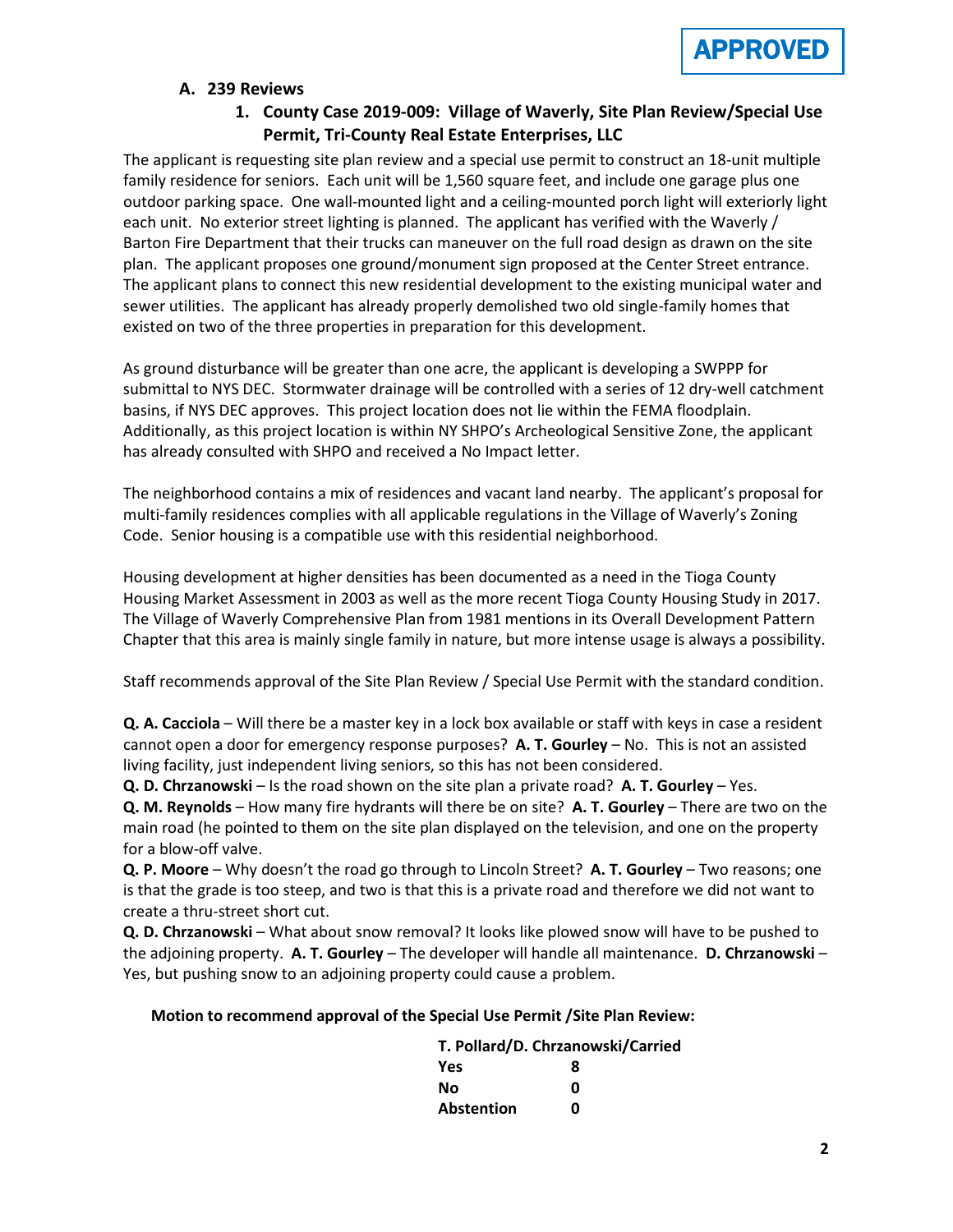

# **2. County Case 2019-010: Town of Tioga, Site Plan Review, Lodestar Energy, LLC**

The applicant is proposing to construct and operate this proposed 4.9MW/AC solar project on approximately 26 acres of the 127.54-acre property via lease agreement. The project site is on the western side of Halsey Valley Road. The current land use is vacant farmland and grass.

The solar panels will be 8 – 9 feet tall, depending on angle tilt. A seven-foot high chain link fence with locking gate will surround and protect the panel arrays. This project location, which will serve up to 450 local residences, is strategic to NYSEG infrastructure for interconnection. Site visits for regular inspection and mowing/maintenance will take place every 2 to 4 months.

There are no mapped wetlands or floodplain areas on this project site. Project development will involve tree clearing and grading on only two acres of land. The Town of Tioga has completed the Agricultural Data Statement form and process, as there are properties enrolled in the NYS Agricultural Districts Program located within 500 feet of the subject property. The project site is located in an area designated as medium priority for farmland protection in Tioga County's 2015 Agricultural and Farmland Protection Plan.

Nearby land uses include open space, woodland and agricultural fields. This solar PV power generation project will provide benefit to the community by generating clean energy and energy cost discounts to many local homeowners. The project has been carefully planned and logically arranged. Although the land is designated as Medium Priority for farmland protection, local knowledge is that the land on this site is only marginally agriculturally productive.

This proposal has been provided to the County DPW Commissioner for his pending comments. Lastly, it is important to note that the Town of Tioga is not requiring bonding to cover decommissioning cost, as it does not have a local law regulating this.

Staff recommends approval of the Site Plan Review with the standard condition.

**Q. M. Reynolds** – What is the height of the fence? The Decommissioning Plan says 6 feet. **A. E. Jardine** – I informed the applicant that NYS Electrical Code requires a 7 foot fence and the applicant consented and we thought we got all the references to 6 feet. Thanks for pointing that out. **C. G. Updyke, T. Pollard and P. Moore** – We are concerned that these solar companies are continually taking up productive agricultural land in our county, and what the resulting cumulative impacts might be. Discussion ensued weighing private property rights versus the agricultural value of land involved in these solar projects.

**Q. T. Pollard** – What is the source of the local knowledge of agricultural production on this land? **A. D. Chrzanowski** – Alan Bill and Bob Strong. **P. Moore** commented that this information then had not come from the farmer who farms the land.

#### **Motion to recommend approval of the Site Plan Review:**

| T. Pollard/D. Chrzanowski/Not Carried |                                     |  |
|---------------------------------------|-------------------------------------|--|
| <b>Yes</b>                            |                                     |  |
| Nο                                    | 3 (G. Updyke, T. Pollard, P. Moore) |  |
| <b>Abstention</b>                     | 1 (D. Chrzanowski)                  |  |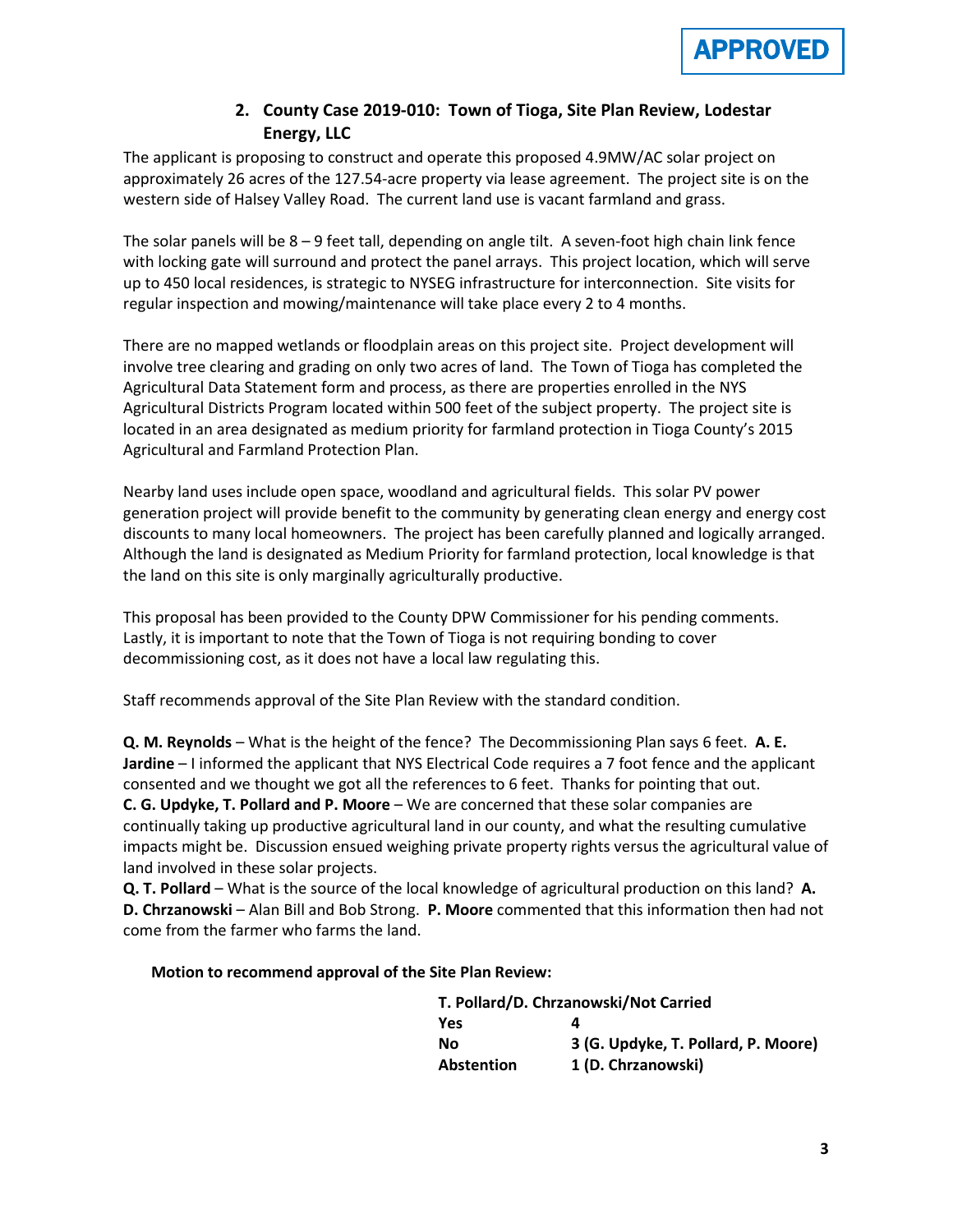### **3. County Case 2019-011: Town of Barton, Site Plan Review, WNYWP, LLC**

The applicant is proposing to establish a new hemp CBD extraction facility utilizing ethanol at the former Grand Union warehouse property, which 6.8 acres. The applicant plans to renovate and retrofit the existing 100,756 square foot building for this purpose, as well as widen the existing entrance drive from the road going over the Norfolk & Southern railroad tracks. The applicant is under contract to purchase with the current property owner, pending results of a new engineering environmental assessment.

The applicant expects to employ 35 office jobs, plus up to 25 jobs in the processing area working over two shifts. After year one, the applicant expects this number to increase to 70 processing employees, working 24/7. Truck traffic generation is expected to be only two to three per day during non-peak time. During peak season, which occurs after hemp harvest time (October through June), five to ten truck per day are expected to pick up the processed CBD product. Applicant has stated that local farmers will be contacted for hemp production possibilities.

As this area lies within SHPO's Archeological Sensitive Zone, the applicant will be required to conduct a consultation with NY SHPO via the online CRIS system, and obtain a No Impact clearance letter. The Town of Barton has submitted this proposal to NYS DOT Region 9's Site Plan Review Committee and their comments are pending.

E. Jardine updated the group that the applicant's engineer, Fagan Engineering, had just completed an Environmental Assessment of the property and there was no contamination found. Also, the County DPW Commissioner informed her that Broad Street Extension is no longer a county road, but the bridge is and he wanted make sure that there were no truck loads heavier than the bridge could handle.

Staff recommends approval of the Site Plan Review with the standard condition.

**Q. P. Moore** – How long has this building been empty? **A. J. Luciano** – About 20 years. **E. Jardine** then repeated that Fagan Engineers were just in the building to complete the Environmental Assessment, and found no contamination.

**Q. G. Eckley** – So this is a processing facility? **A. J. Luciano** – Yes, for CBD oil production in large, bulk volumes to send to manufacturers that make retail products. This project is privately funded. **Q. P. Moore** – Why did you choose this location and area? **A. J. Luciano** – I am from this area, I live and run a small CBD processing plant in the Village of Spencer. We had a good offer on a property in Olean, but LeeAnn Tinney with Tioga County EDP directed us to this building and available property, and we chose it so we could remain here.

**Q. M. Reynolds** – Will there be a security fence around the facility? **A. J. Luciano and J. Bruckel** – We are considering a fence for security. Note – later during this discussion the applicants stated they are committed to installing a 7-foot high fence, possibly topped with barbed wire, as they realize that vandalism and theft is a high possibility.

**Q. A. Cacciola** – How else will you address theft? **A. J. Luciano** – By having continual contact with local law enforcement and installing many monitoring cameras. We will also have signage indicating there is industrial hemp on the property, which does not contain THC.

**Q. A. Cacciola** – Why not use NYS funding for this initiative? **A. J. Luciano** – Because the NYS incentive funding has been delayed. Private funding allows us to move forward now.

**Q. P. Moore** – The information says you will outreach to local farmers for growing hemp. Is this true? **A. J. Luciano** – Yes. The closer we can get the input hemp plants, the cheaper and more efficient it is for our business. Plus local farmers know their soils and what land would be suitable for good crops. We will be able to process 2,000 pounds of this biomass per hour, which equates to one acre of crop per hour.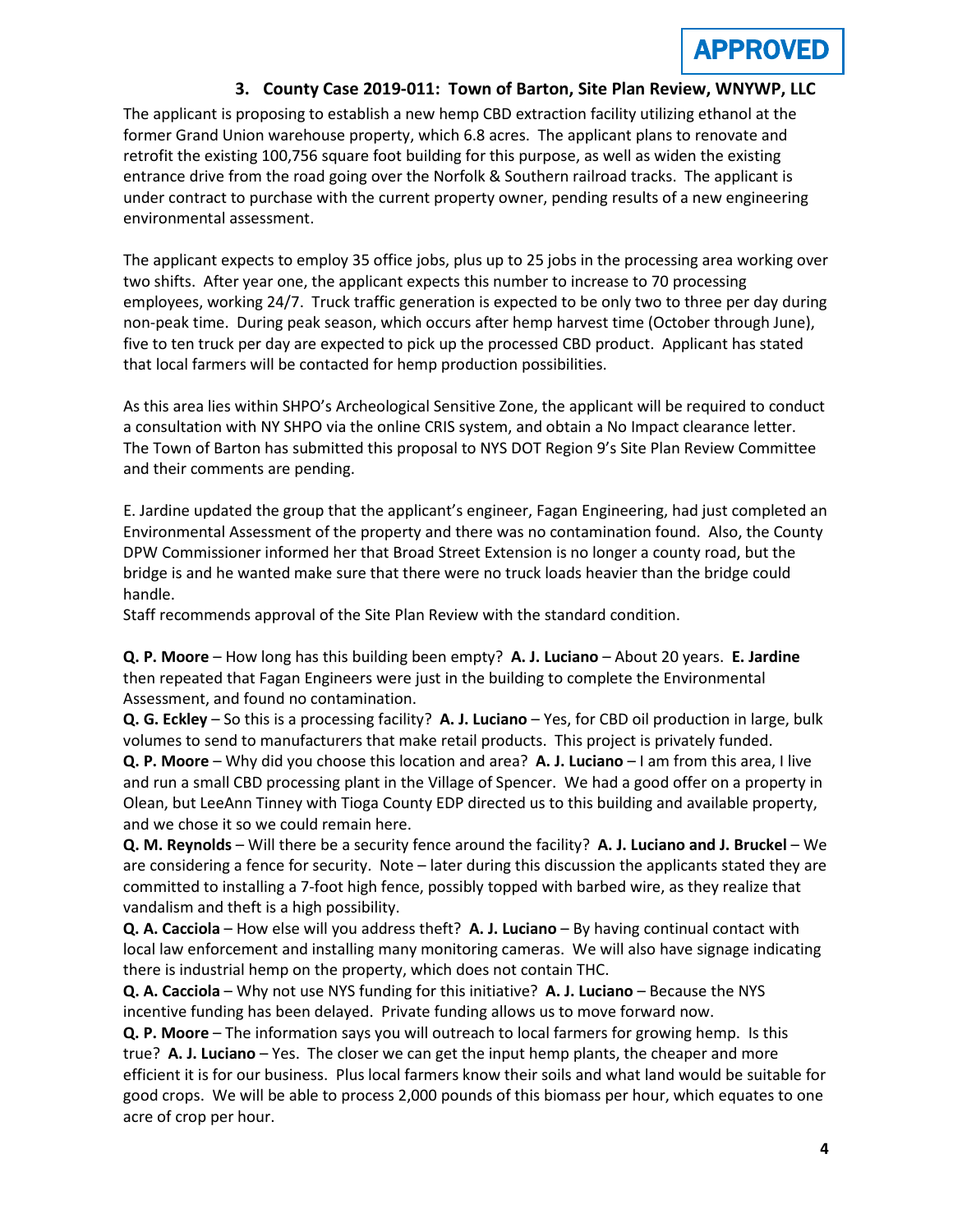

**Q. T. Pollard** – Are these truck trip estimates at peak time correct? They seem low. **A. J. Bruckel** – Yes, because the input comes in big, and the end product goes out small. So tractor trailers will deliver the hemp plants into the facility, and the processed CBD product will go out of the facility with UPS trucks.

**Q. D. Chrzanowski** – It looks like when the facility is at full capacity you will process 4,000 acres per hour? **A. J. Luciano** – Yes, you are correct.

**Q. D. Chrzanowski** – N-Pentane is extremely volatile and flammable. Do you have a plan for emergency response in case of a spill event? **A. J. Luciano and J. Bruckel** – No. **D. Chrzanowski** stated he would like this added as a condition to the Board's recommendation of approval, as well installation of a security fence.

**Motion to recommend approval of the Site Plan Review with the conditions that the applicant install a fence around the facility for security and that the applicant contact Waverly / Barton Fire Department and County Emergency Services to develop an Emergency Response Plan for the hazardous material N-Pentane:**

| T. Pollard/D. Chrzanowski/Carried |               |  |
|-----------------------------------|---------------|--|
| <b>Yes</b>                        |               |  |
| Nο                                | Ω             |  |
| Abstention                        | 1 (G. Updyke) |  |

## **VIII. REPORTS**

- **A. Local Bits and Pieces**
	- **1. Town of Candor A. Cacciola** 
		- Fourth of July parade was successful.
		- Dollar General landscaping is now complete.
	- **2. Town of Nichols**  P. Moore
		- No report.
	- **3. Town of Berkshire**  T. Pollard
		- NYS DOS has responded to request for a list of registered local laws. Some laws on the Town's books were not actually registered with NYS DOS.
	- **4. Town of Tioga –** D. Chrzanowski
		- No report.
	- **5. Village of Waverly –** R. Filbin
		- No report.
	- **6. Village of Owego** G. Eckley
		- No report.
	- **7. Town of Newark Valley** S. Titus
		- Not in attendance.
	- **8. Village of Newark Valley –** M. Reynolds
		- No report.